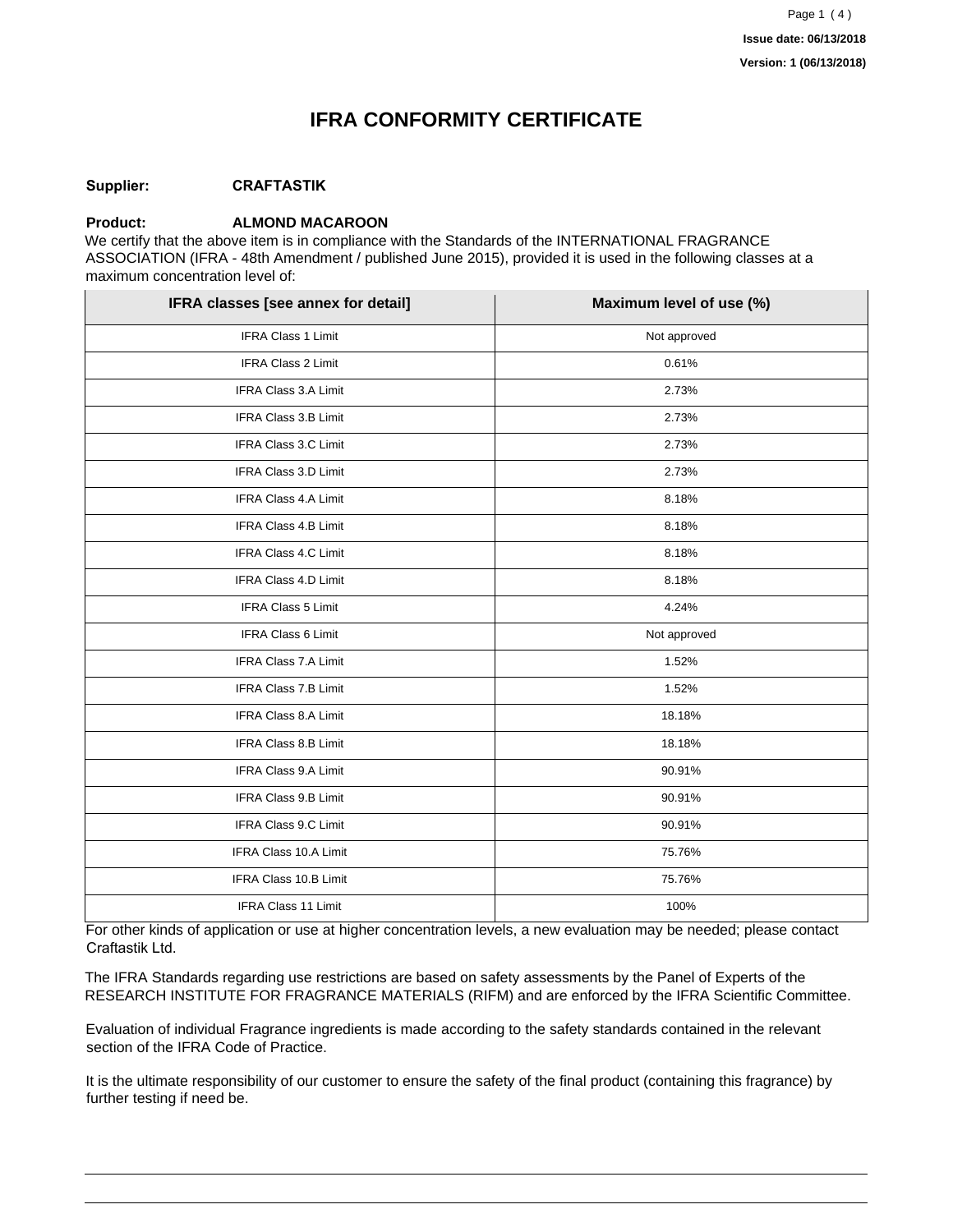Page 2 ( 4 ) **Issue date: 06/13/2018 Version: 1 (06/13/2018)**

### **IFRA CONFORMITY CERTIFICATE**

Signature:  $\sqrt{4\pi}$  (a)  $\sqrt{2\pi}$  Date: 6/13/2018

**Regulatory Affairs Department**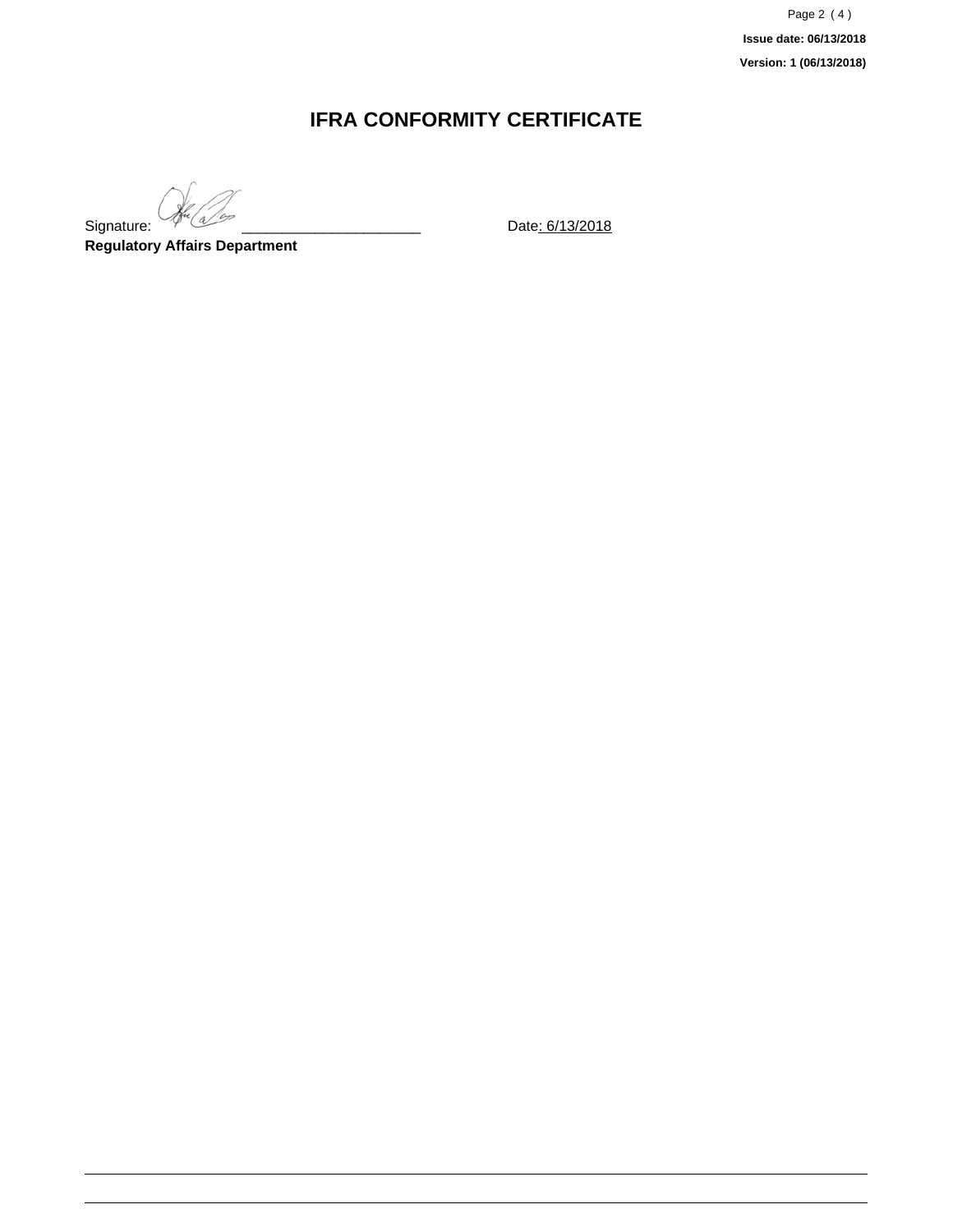# **IFRA CONFORMITY CERTIFICATE**

#### **ANNEX: Definition of IFRA Classes**

| <b>Finished product types</b>                                                                                                                                                                                                                                                                                                                                                                                                                                                                                                                                                                                | <b>IFRA class</b>           |
|--------------------------------------------------------------------------------------------------------------------------------------------------------------------------------------------------------------------------------------------------------------------------------------------------------------------------------------------------------------------------------------------------------------------------------------------------------------------------------------------------------------------------------------------------------------------------------------------------------------|-----------------------------|
| Lip Products of all types (solid and liquid lipsticks, balms, clear or colored, etc.); Children's Toys                                                                                                                                                                                                                                                                                                                                                                                                                                                                                                       | <b>IFRA Class 1 Limit</b>   |
| Deodorant and Antiperspirant Products of all types including any product with intended or reasonably<br>foreseeable use on the axillae or labelled as such (spray, stick, roll-on, under-arm, deo-cologne and body<br>spray, etc.); Nose pore strips; Fragranced Bracelets                                                                                                                                                                                                                                                                                                                                   | <b>IFRA Class 2 Limit</b>   |
| Hydroalcoholic Products Applied To Recently Shaved Skin (includes After Shave) (Edt range)                                                                                                                                                                                                                                                                                                                                                                                                                                                                                                                   | IFRA Class 3.A Limit        |
| Hydroalcoholic Products Applied To Recently Shaved Skin (includes After Shave) (Fine fragrance range)                                                                                                                                                                                                                                                                                                                                                                                                                                                                                                        | IFRA Class 3.B Limit        |
| Eye Products of all types (eye shadow, mascara, eyeliner, eye make-up, etc.) including eye care; Men's<br>Facial Creams and Balms; Baby Creams, Lotions, Oils; Body Paint for Children                                                                                                                                                                                                                                                                                                                                                                                                                       | <b>IFRA Class 3.C Limit</b> |
| Tampons                                                                                                                                                                                                                                                                                                                                                                                                                                                                                                                                                                                                      | IFRA Class 3.D Limit        |
| Hydroalcoholic Products applied to unshaved skin (includes aqueous based, alcoholic based and<br>hydroalcoholic) like Cologne, eau de cologne, Eau de Parfum or Parfum (Edt range); Ingredients of Perfume<br>Kits; Scent Pads, Foil packs; Scent Strips for hydroalcoholic products                                                                                                                                                                                                                                                                                                                         | <b>IFRA Class 4.A Limit</b> |
| Hydroalcoholic Products applied to unshaved skin (includes aqueous based, alcoholic based and<br>hydroalcoholic) like Cologne, eau de cologne, Eau de Parfum or Parfum (Fine fragrance range)                                                                                                                                                                                                                                                                                                                                                                                                                | <b>IFRA Class 4.B Limit</b> |
| Hair Styling Aids Sprays of all types (pumps, aerosol sprays, etc.); Body Creams, Oils, Lotions of all types<br>(except baby creams, lotions and oils); Body sprays (including Body Mist) with no intended or reasonably<br>foreseeable use on the axillae; Fragrance Compounds for Cosmetic Kits; Foot Care Products; Hair<br>deodorant; Body Paint (except those for children)                                                                                                                                                                                                                             | <b>IFRA Class 4.C Limit</b> |
| Fragrancing Cream; Solid perfumes                                                                                                                                                                                                                                                                                                                                                                                                                                                                                                                                                                            | <b>IFRA Class 4.D Limit</b> |
| Women's Facial Creams/Facial Make-up; Hand Cream; Hand sanitizers; Facial Masks; Baby Powder and<br>Talc; Hair Permanent and other hair chemical treatments (e.g. relaxers) but not hair dyes; Wipes or<br>Refreshing Tissues for Face, Neck, Hands, Body; Dry Shampoo or Waterless Shampoo                                                                                                                                                                                                                                                                                                                  | <b>IFRA Class 5 Limit</b>   |
| Mouthwash, including Breath Sprays; Toothpaste                                                                                                                                                                                                                                                                                                                                                                                                                                                                                                                                                               | <b>IFRA Class 6 Limit</b>   |
| Intimate Wipes; Baby Wipes                                                                                                                                                                                                                                                                                                                                                                                                                                                                                                                                                                                   | <b>IFRA Class 7.A Limit</b> |
| Insect Repellent (intended to be applied to the skin)                                                                                                                                                                                                                                                                                                                                                                                                                                                                                                                                                        | <b>IFRA Class 7.B Limit</b> |
| Make-up Removers of all types (not including face cleansers); Hair Styling Aids Non-Spray of all types<br>(mousse, gels, leave-in conditioners, etc.); Nail Care; Powders and talcs, all types (except baby powders<br>and talcs)                                                                                                                                                                                                                                                                                                                                                                            | <b>IFRA Class 8.A Limit</b> |
| Hair Dyes                                                                                                                                                                                                                                                                                                                                                                                                                                                                                                                                                                                                    | IFRA Class 8.B Limit        |
| Conditioner (Rinse-Off); Liquid Soap; Shampoos of all types (including baby shampoos); Face Cleansers of<br>all types (washes, gels, scrubs, etc.); Shaving Creams of all types (stick, gels, foams, etc.); All Depilatories<br>(including waxes for mechanical hair removal); Body Washes of all types (including baby washes) and<br>Shower Gels of all types; Bar Soap (Toilet Soap); Bath Gels, Foams, Mousses, Salts, Oils and Other<br>Products added to bathwater                                                                                                                                     | IFRA Class 9.A Limit        |
| Feminine hygiene - pads, liners; Toilet paper; Wheat bags                                                                                                                                                                                                                                                                                                                                                                                                                                                                                                                                                    | <b>IFRA Class 9.B Limit</b> |
| Facial tissues; Napkins; Paper towels; Other Aerosols (including air freshener sprays and air freshener<br>pump sprays, but not including deodorants/antiperspirants, hair styling aids sprays); Fragranced Face<br>Masks (not intended to be used as medical device)                                                                                                                                                                                                                                                                                                                                        | <b>IFRA Class 9.C Limit</b> |
| Handwash Laundry Detergents of all types including concentrates; Fabric Softeners of all types including<br>fabric softener sheets; Household Cleaning Products, Other Types (fabric cleaners, soft surface cleaners,<br>carpet cleaners, etc.); Machine Wash Laundry Detergents (liquids, powders, tablets, etc.) including laundry<br>bleach and concentrates; Hand Dishwashing Detergent including concentrates; Hard Surface Cleaners of all<br>types (bathroom and kitchen cleansers, furniture polish, etc.); Shampoos for pets; Dry cleaning kits;<br>Scented gloves, socks, tights with moisturizers | IFRA Class 10.A Limit       |
| Diapers; Toilet seat wipes                                                                                                                                                                                                                                                                                                                                                                                                                                                                                                                                                                                   | IFRA Class 10.B Limit       |